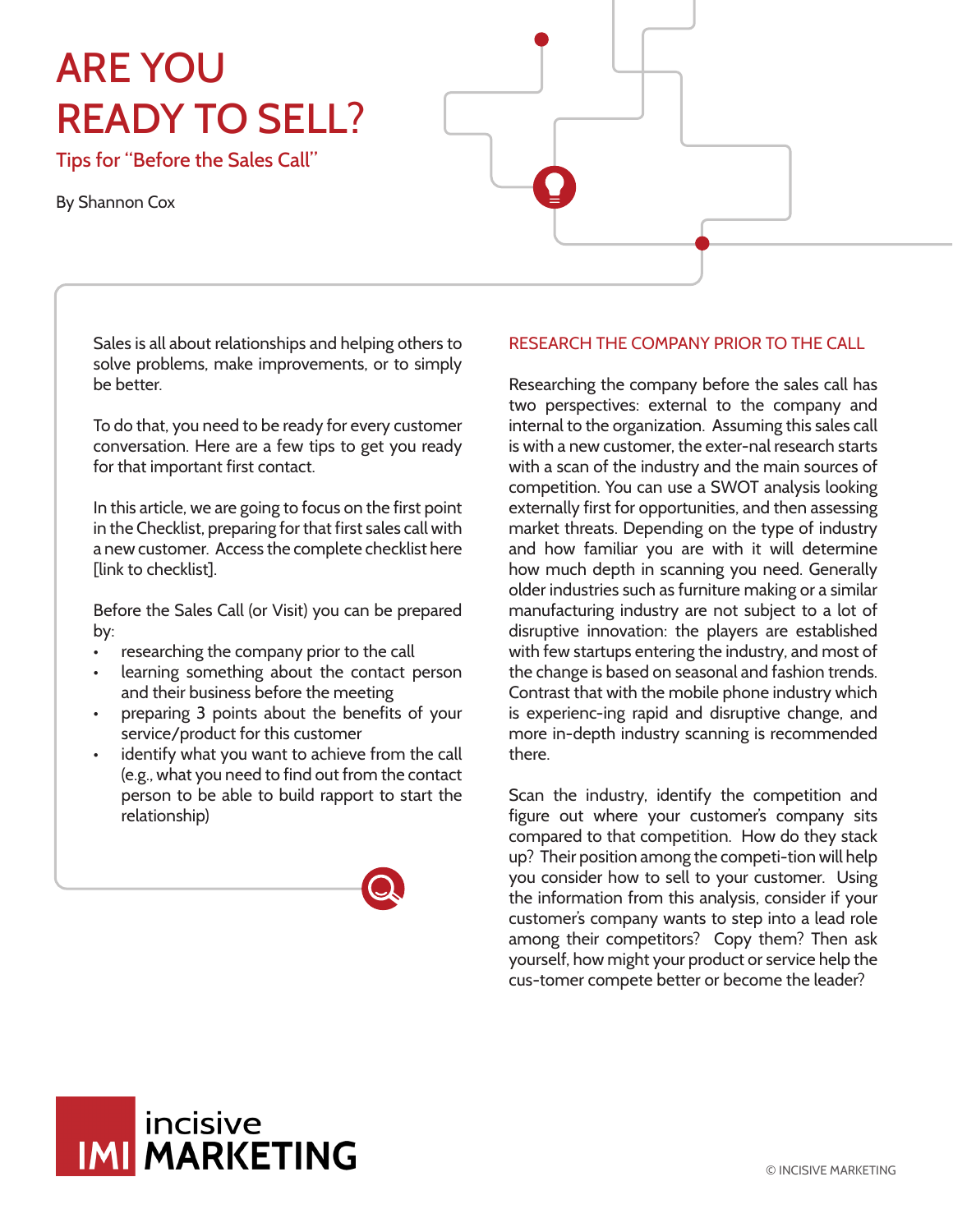

Can this new customer use your product or service to be different from the industry leader? Are they focusing on a certain type of customer group or niche market? Michael Porter, an expert in business strategy and competitive strategy, identified generic positioning strategies companies can have. It starts with cost. Is your customer's company competing on cost (high or low)? Is differentiation/innovation their specialty? And is the focus the broad consumer market or specialized customer groups? (For a good overview of Michael Porter's concepts check out this MindTools link.) Looking at the competitive landscape and understanding where your customer sits in their industry helps to identify the benefits your product or service po-tentially has for the customer. You won't have the full picture yet, but you will be able to speak with some level of understanding and formulate better questions during the sales call.

Now let's switch to the internal look at your customer's organization. This view frames the "fact finding mission" you are on during the sales call to identify the potential decision mak-ers. Going back to the SWOT analysis tool, what can you say about the strengths and weak-nesses of the company? Use their reputation to assess customer loyalty, look at geographic business area, and identify best-selling products. Review years in business to identify weaknesses or problems in meeting demand, perhaps location? Who are all the people involved in the decision? Is your contact the decision maker? They are if they hold the purse-strings. Formally, all of the people who have a "say" are known as the buying group or buying centre. (For a sales perspective on identifying members of the buying group, see this

Gallop article http://www.gallup.com/businessjournal/179309/b2b-companies-know-customer. aspx )

Your contact is one member, who are the others? If you are selling cellphones, you are likely to seek out the business owner (small company) or purchasing agent (large organization) as they manage the buying process; however, they are not the only users, or might not be the final approval on the expenditure. You will want to think about visiting with some or all of the participants in the decision-making process in subsequent sales calls.

## Yup. Subsequent.

There will be more than one sales call or visit because that is how relationships are started and nurtured. In his 2013 book, Contagious Selling, David A. Rich, uses the analogy of dating and marriage to talk about the process of building and nurturing the sales relationship. He emphasized the process and time needed to develop rapport and trust. He plainly states that proposing marriage on a first date is outrageous! Not enough information and time have been exchanged yet. As salespeople, we need to know more about our customer and their business problems, concerns, even dreams. No amount of pre-call research can provide all of that.